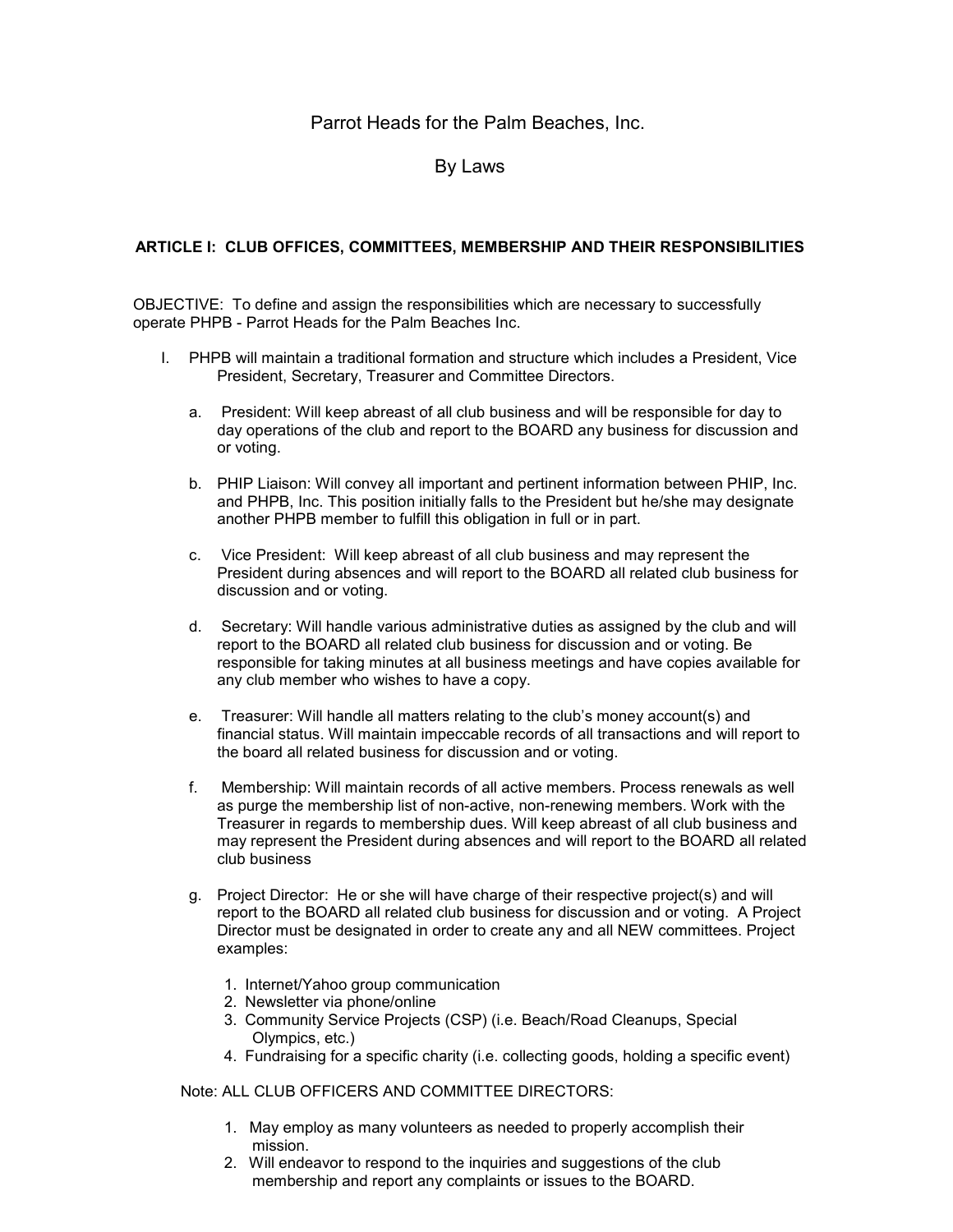- 3. ALL BOARD MEMBERS will make extra efforts at club functions to interact with others and promote all club activities.
- 4. Club Officers will serve on the PHPB Board. Project Directors also serve on the PHPB unless they choose not to do so.

# **ARTICLE II: MEMBERSHIP AND DUES**

OBJECTIVE: To regulate and explain the membership process and to show PHPB members how yearly dues are utilized.

- 1. MEMBERSHIP
	- a. We ask that each member participate in supporting the club agenda in as much that it is practical for the member.
	- b. There is no objection to having a passive (Ghost) member pay dues, receive the newsletter and/or online updates and not participate in many (if any) of the club functions. We know that some people have very busy schedules and may live long distances from a function. Mere support by membership dues and club promotion is also important to us.
	- c. Members should report to any BOARD member any concerns, suggestions, or issues which may be of importance.
- 2. DUES
	- a. Club dues will be assigned on a yearly basis and payment of said dues will be expected on or before the anniversary date of the respective member. A child (Parakeet) is from birth thru 17 years of age. An adult is 18 years or older.
	- b. A two (2) month grace period will be afforded for late dues after which time the member will be placed on the inactive list. Email computer club updates/news will be discontinued until such time the dues are received.
	- c. Dues are meant to cover administrative costs only.
	- d. If the club realizes an overage from dues money then the overage will be kept in the general fund to be utilized for club purposes only.
	- e. Honorary member: With approval of the BOARD, annual membership dues may be waived for a member in exchange for some other type of contribution or service to the club.
	- f. The treasurer or president will submit the yearly PHIP, Inc. club dues by January 31st of each year with a club roster of PHPB adult members in good-standing. (See also ARTICLE XI SECTION 2)

# **ARTICLE III: CLUB FINANCES**

OBJECTIVE: To provide guidelines regarding distribution of club money.

- 1. No club member, business or other entity will realize a profit, earning, salary, payment or any other pecuniary.
- 2. This does not include the regular club spending to outside persons or businesses who will obviously realize a profit while selling merchandise or services to PHPB Inc.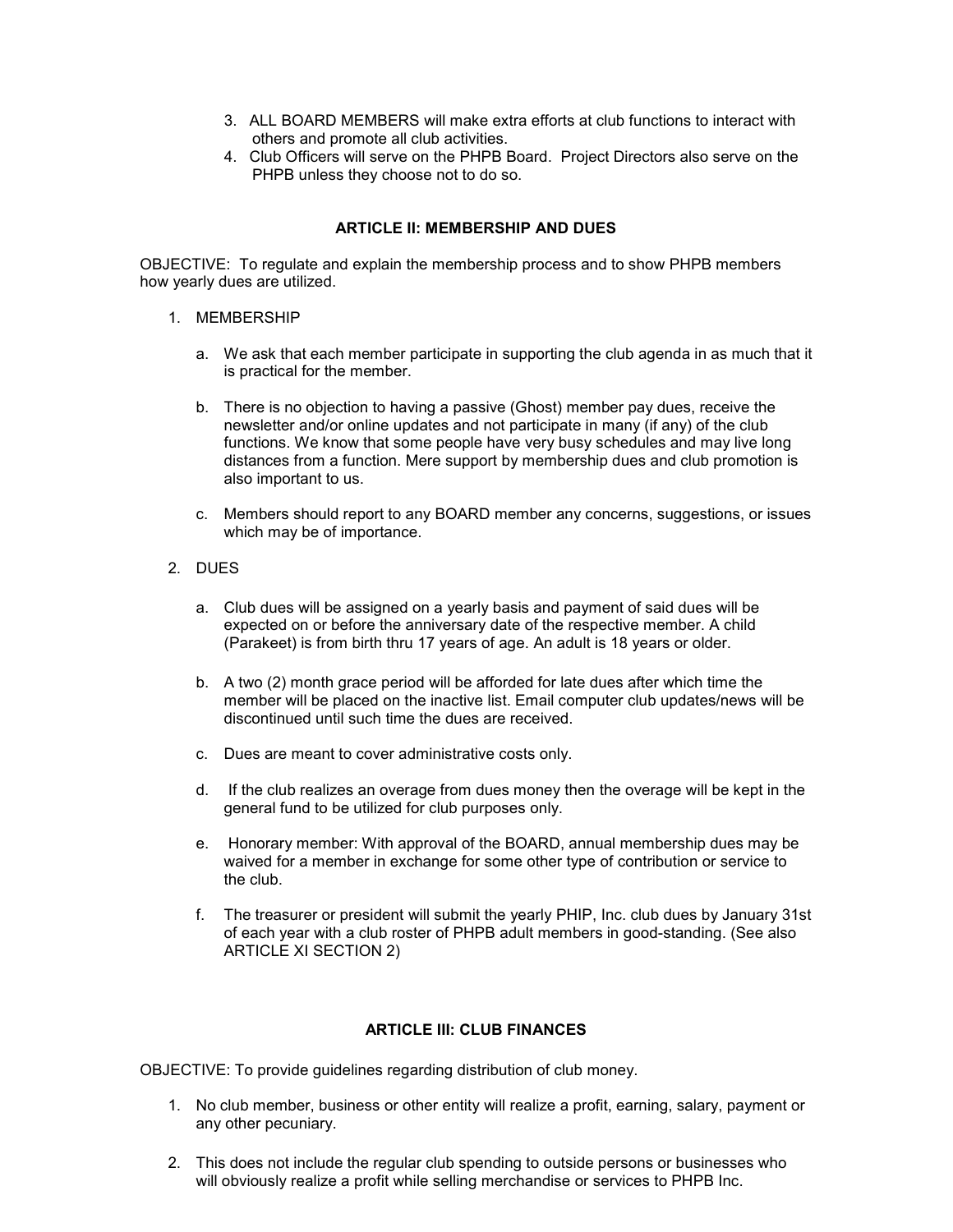- 3. In any case PHPB Inc. will seek to receive the most proper advantage while spending funds.
- 4. PHPB will not compensate, raise funds, use funds, or otherwise financially sponsor anyone who is attending any of the excursions, meetings, or social events sponsored by PHIP, Inc. or any of the PHIP clubs.
- 5. Club funds will not be used for loans.
- 6. Reimbursement of expenses to any member on behalf of PHPB must be accompanied by an invoice.
- 7. Monies should be deposited monthly and checks should be written within 10 days.
- 8. Treasurer's Report shall be prepared (and presented) for each board meeting.
- 9. Distribution of charitable contributions must be voted on and approved by the BOARD. (SEE ARTICLE IV SECTION 2) A list of charities will be maintained by the Treasurer.

#### **ARTICLE IV: BUSINESS MEETINGS AND VOTING PROCEDURES**

 OBJECTIVE: To discuss and settle ongoing business and issues of interest to PHPB, Inc. and insure the club's agenda continues in a positive direction.

- 1. General Business Meeting:
	- a. Regular meetings will be held by the BOARD to insure a positive and productive agenda is continued for the PHPB PH Club and its members. All business meetings will be advertised in the PHPB calendar, via phone tree and/or through the internet online updates.
- 2. Board Voting Procedures: Voting issues include but are not limited to:
	- a. All club spending outside of normal operating expenses.
	- b. Waving membership dues/Honorary Member.
	- c. PHPB Community Service Projects.
	- d. PHPB Social Projects.
	- e. By-law changes.
- 3. The president or his/her appointee will conduct the business meeting and will vote ONLY in the event of a tie.
- 4. All agenda Items passed by the BOARD require a majority vote and a quorum of at least FOUR (4) voting members, not including the President or his/her appointee, must be present to pass said item. Voting can be done online or in person.
- 5. The Club Secretary will collect all ballots, tally, record, and post the results of all online votes.
- 6. Proxy votes are acceptable if the issue(s) are known to the absent voter.
- 7. During the election of club officers, ballots will be available online and during Happy Hours. Voting occurs after a motion is made, seconded, and discussed. The person bringing the motion to the table will determine how much time will be allotted for the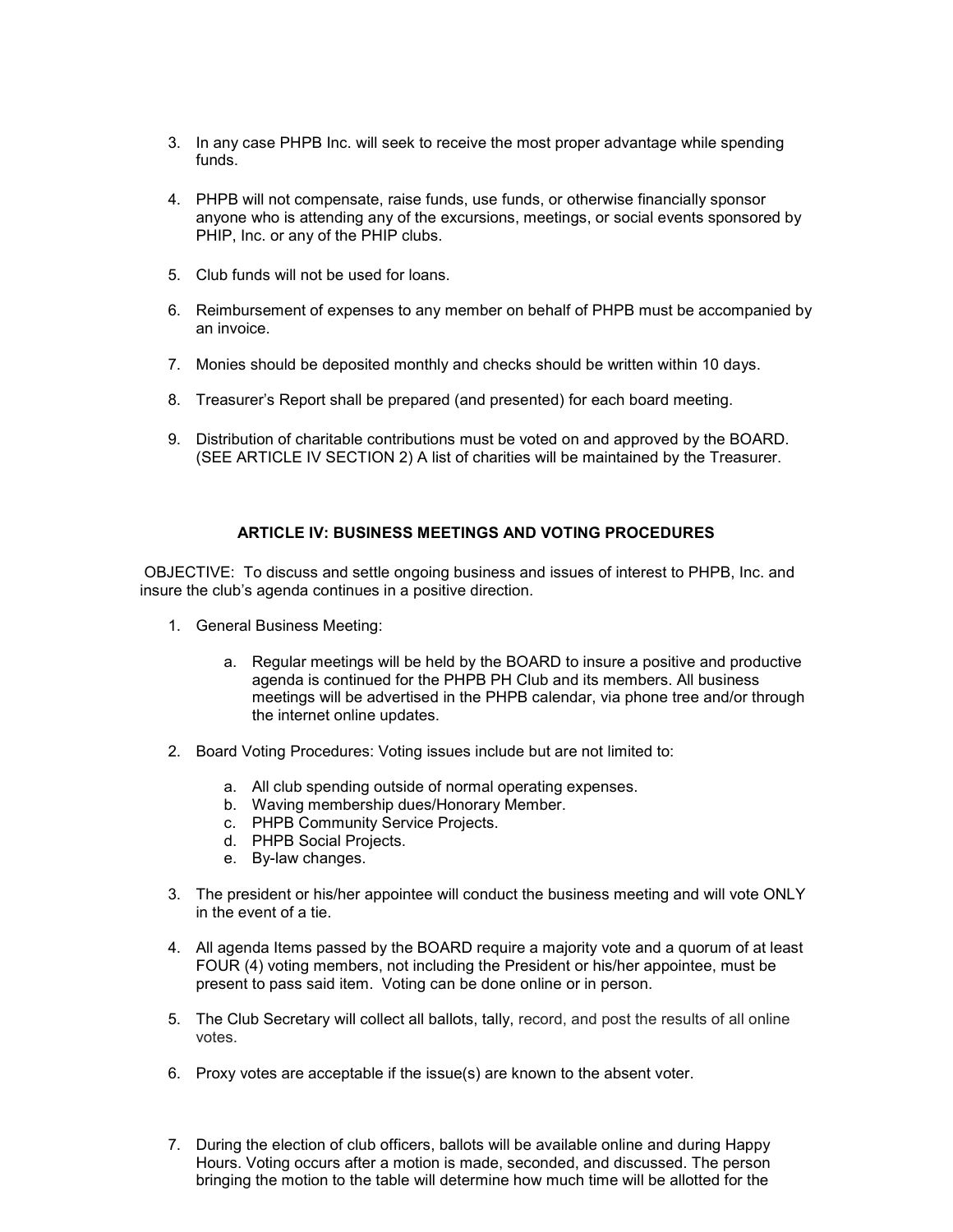collection of votes. Ballots must be completed, signed and returned in person or via US mail. Electronic ballot submissions for the election of club officers will not be accepted. The Club Secretary will collect all ballots, tally, the votes, and reveal the results.

# **ARTICLE V: CONCERT TICKETS AND OTHER PRIVILEGES**

 OBJECTIVE: To fairly distribute any concert tickets, privileges, or other advantages where the number of those items may not accommodate the number of PHPB members.

- 1. Concert tickets through PHIP, Inc., as well as other club benefits are usually very limited. In order to fairly accommodate members for these privileges a system of seniority and club participation will be utilized. (See ARTICLE XII)
- 2. Parrot Head Volunteer Hours/Points for administrative and community service performance will weigh heavier that social participation, and social participation will weigh heavier than passive participation.
- 3. Concert tickets obtained thru PHIP, Inc. must follow the ticket rules set forth by PHIP, Inc. (SEE ARTICLE II SECTION 2)
- 4. PHPB follows PHIP guidelines. (See http://www.phip.com/Leaders\_Tickets.asp)

#### **ARTICLE VI: NAME BADGES**

OBJECTIVE: To promote club spirit and member interaction.

- 1. PHPB name badges should be worn at all PHPB Happy Hours and other social events where Parrot Heads may gather. This helps to encourage interaction between members and simply serves to recall someone's name.
- 2. A voluntary donation of \$1 to the club will be sought from anyone who forgets to bring and display their name badge. This is not mandatory but is intended to promote a sense of club sprit and to induce each member to wear the badges.
- 3. Replacement or additional badges may be purchased from PHPB for an administrative fee of \$3.

#### **ARTICLE VII: PARAKEETS [CHILDREN]**

OBJECTIVE: To explain and regulate participation of Parakeet Members.

- 1. Parakeets/Children are designated as club members from birth thru 17 years of age and are eligible for concert tickets IF they earn PHPB CSP Parrot Head Volunteer Hours/Points. (See ARTICLE XII)
- 2. Children are welcome to become members as Parakeets.
- 3. All Parakeets will be accompanied by a parent or guardian at ALL times during PHPB functions.
- 4. An Administrative fee of \$1 will be charged for each Parakeet who is related to a regular club member.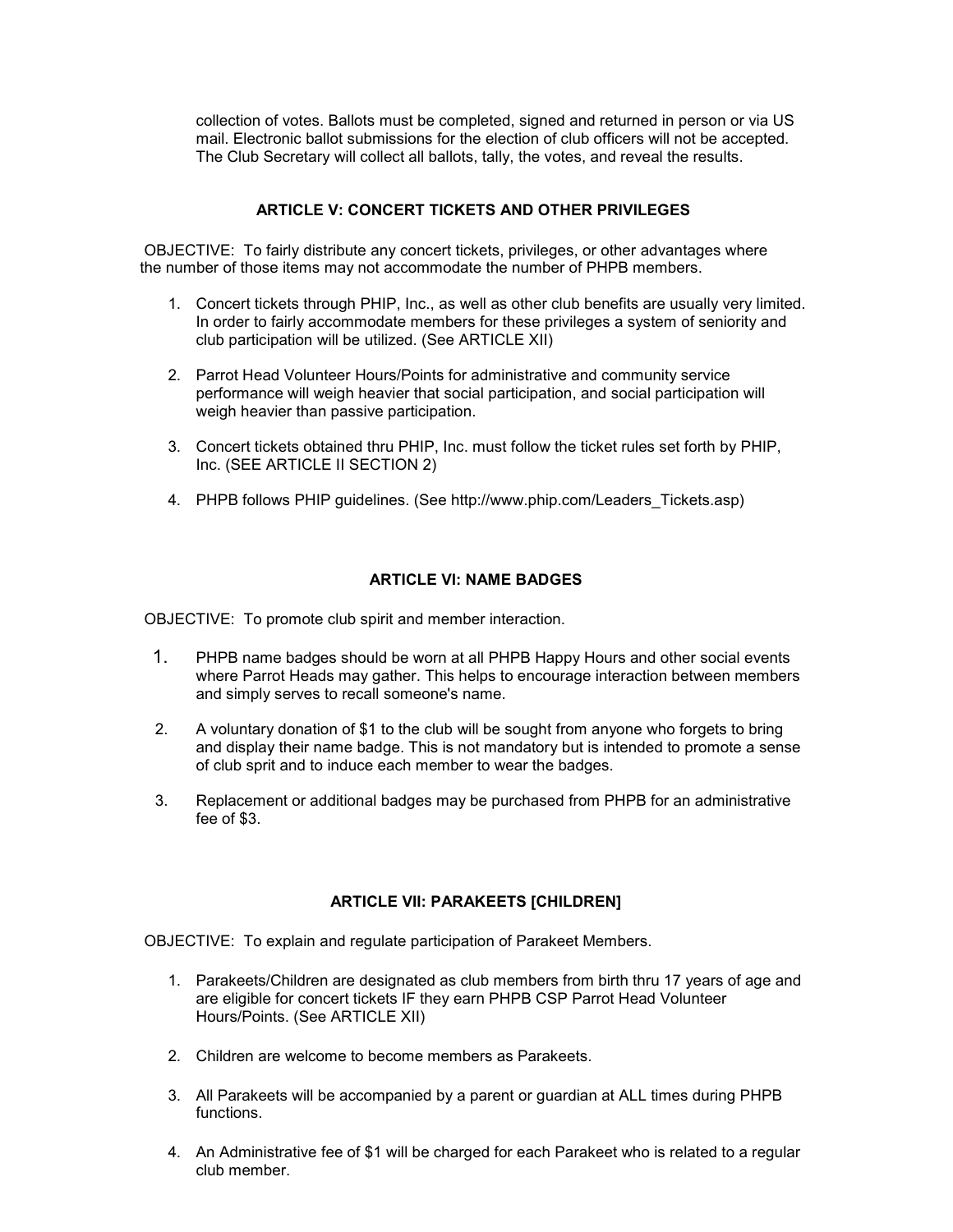# **ARTICLE VIII: JIMMY BUFFETT**

OBJECTIVE: To insure that PHPB maintains and protects the relationship between the PHIP clubs and the personal and professional interests of Jimmy Buffett.

- 1. Mr. Buffett happens to spend much of his time in our area, so, do NOT follow, harass, stalk, or otherwise encroach on his personal life while representing PHPB.
- 2. Meeting Mr. Buffett by chance in public, promotional events and thru other proper channels such as public appearances is quite acceptable but we must realize that he has a personal life.
- 3. PHPB will NOT attempt to create a direct or indirect relationship with Mr. Jimmy Buffett. PHPB will keep all communications with Mr. Buffett through the proper PHIP, Inc. channels.

#### **ARTICLE IX: SUPPORTING OTHER PHIP CLUBS**

OBJECTIVE: To clarify the conditions under which PHIP Clubs support each other**.** 

**NOTE:** Due to the average size of the various PHIP clubs, PHPB is fundamentally opposed to using club funds and efforts in support of salaried or compensated members. Additionally, since there is no mandate concerning the attendance of representatives to any PHIP, Inc. or PHIP club function, PHPB is fundamentally opposed to using club funds and efforts to send any representative to such functions. PHPB agrees that such payment, sponsorship or other compensation as efforts would be better spent in the community. The following does not apply to the annual PHIP dues or other requirements which may be set forth by PHIP, Inc.

- 1. As a club function, PHPB will not assist, donate, raise funds or otherwise promote projects or events for any other PHIP club under the following circumstances:
	- a. Where the promotional information for the project or event does not accurately depict how ALL funds are to be utilized.
	- b. Where a percentage of any proceeds received by the respective club if that club does NOT make it a practice, either regularly or occasionally, to compensate a club member in any manner other than out of pocket expenses. This includes sponsoring a member, in part or in whole, to attend any of the PHIP club excursions, parties, and other such functions which include the annual MOTM convention.
- 2. A case by case exception may be given to those PHIP clubs which maintain an average of 500 members or more.
- 3. PHPB will endeavor to assist any club which meets these requirements.

# **ARTICLE X: ALCOHOLIC BEVERAGES**

OBJECTIVE: To protect the image of the PHPB Inc., and PHIP, Inc. in a setting where the use of alcoholic beverages would generally be considered inappropriate.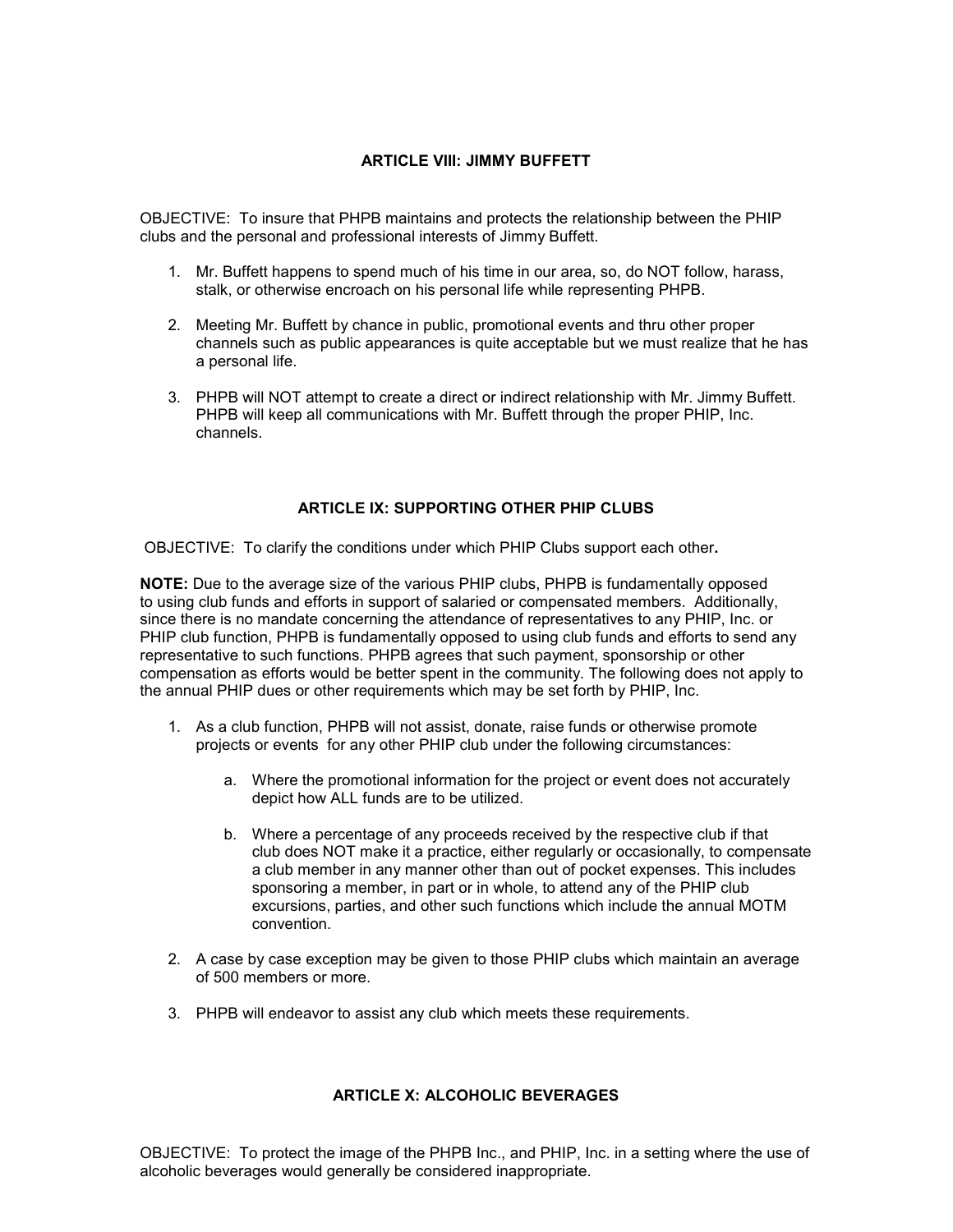- 1. The consumption of alcoholic beverages is prohibited during PHPB Community Service Projects.
- 2. The consumption of alcoholic beverages is permitted at fundraisers and events where alcohol beverages are served.

#### **ARTICLE XI: PERSONAL INFORMATION**

OBJECTIVE: To recognize that some members may wish to keep their personal information private.

- 1. Outside of regular cub communications, those members who have access to personal information such as addresses, telephone numbers and email addresses of other club members will keep such information confidential unless express consent has been given by the respective member.
- 2. ALL PHIP club/chapters must annually submit with their yearly dues the names, addresses, phone numbers and email addresses (when applicable) of all adult club members in good standing as of January 1 of that year. This report is due to PHIP, Inc. no later than January 31 of the respective year. This membership information is for the sole use of PHIP Inc. and will not be sold or given for any purpose whatsoever but must be submitted in order for a club to be eligible for PHIP concert tickets. (SEE ARTICLE V SECTION 3)

# **ARTICLE XII: COMMUNITY SERVICE PROJECT POINTS/PARROT POINTS**

OBJECTIVE: To fairly assess the amount of club participation given by each club member.

- 1. PHPB, Inc. will maintain a "Parrot Head Volunteer Hours/Points" to assess the amount of club membership participation. One volunteer hour equals one point.
- 2. Club Volunteers:
	- a. Each Project Director will obtain and keep a record of the names of the club members who participated in their assigned CSP or event.
	- b. Following each event, the volunteer list will be forwarded with the EVENT DATE, TIME and NAME and Number of Hours Volunteered to the club's President.

#### **ARTICLE XIII: VACANT OFFICER POSITION**

 OBJECTIVE: To define the voting process necessary to successfully operate PHPB when one of the club officer positions becomes vacant:

- 1. The position will be open to all PHPB club members in good standing.
- 2. The position will be posted via internet updates for a period of two (2) months or a set date determined by the BOARD.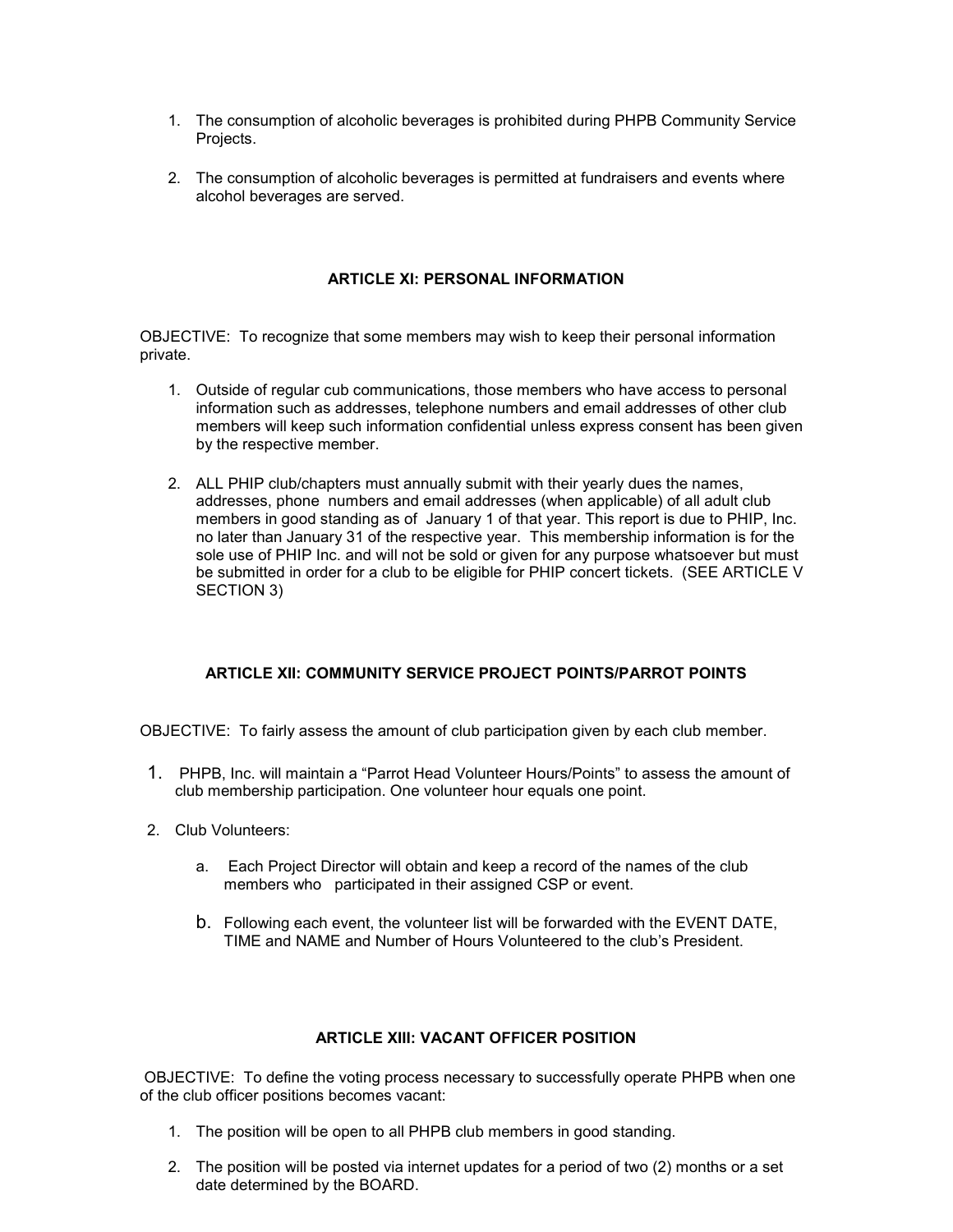- 3. If only one applicant has filed for the open position, that member's resume will be reviewed by the BOARD. (SEE ARTICLE IV SECTION 2)
- 4. If 2 or more applicants have filed for the open position, a general membership election will take place and all members in good-standing will have one vote each. (SEE ARTICLE IV SECTION 6)

# **ARTICLE XIV: TERMS OF OFFICE**

 OBJECTIVE: To provide the opportunity for the membership-at-large to run for a particular club officer position and to define the process to do so.

- 1. A club officer's term runs a minimal of two (2) years to the desired length of service the holding officer wishes to partake in that office.
- 2. A timeline for alternating the officer positions available for new candidates will be as follows:

a. Odd years - President & Secretary b. Even years - Vice president and Treasurer

- 3. The anniversary date of each term will fall on February 1st of their respective year.
- 4. A notice to all club members will be made in the club's newsletter and via the online updates stating the opportunity for all club members in good standing the chance to run for the available officer position(s).
- 5. The following requirements are needed to run for an officer position:
	- a. Must be a PHPB member in good standing for greater than one (1) year.
	- b. Submit a resume of community service projects done with/thru PHPB to include a bio, campaign statement, and sponsors info (if any).
	- c. Attend (a minimal of) 50% of all club functions the year prior to running for an officer position.
	- d. Must verbally state they will adhere to the PHPB bylaws in concern with the position they are running for and understand an officer position is a continual commitment to the club.
- 6. All possible candidates must submit their request/info by Feb 1. An announcement will be made at the club's birthday Happy Hour if an election will take place.
- 7. If no one wishes to run for an officer position, the officer(s) holding those positions will continue for another term and no election will be held.

#### **ARTICLE XV: REMOVAL OF AN OFFICER/COMMITTEE DIRECTOR/MEMBER**

OBJECTIVE: To define the process for removing an officer, committee director, or member.

- 1. A BOARD meeting, business meeting, or online discussion will be called.
- 2. Discussion of the position in question will be addressed.
- 3. A mandatory vote will take place (SEE ARTICLE IV SECTION 2)